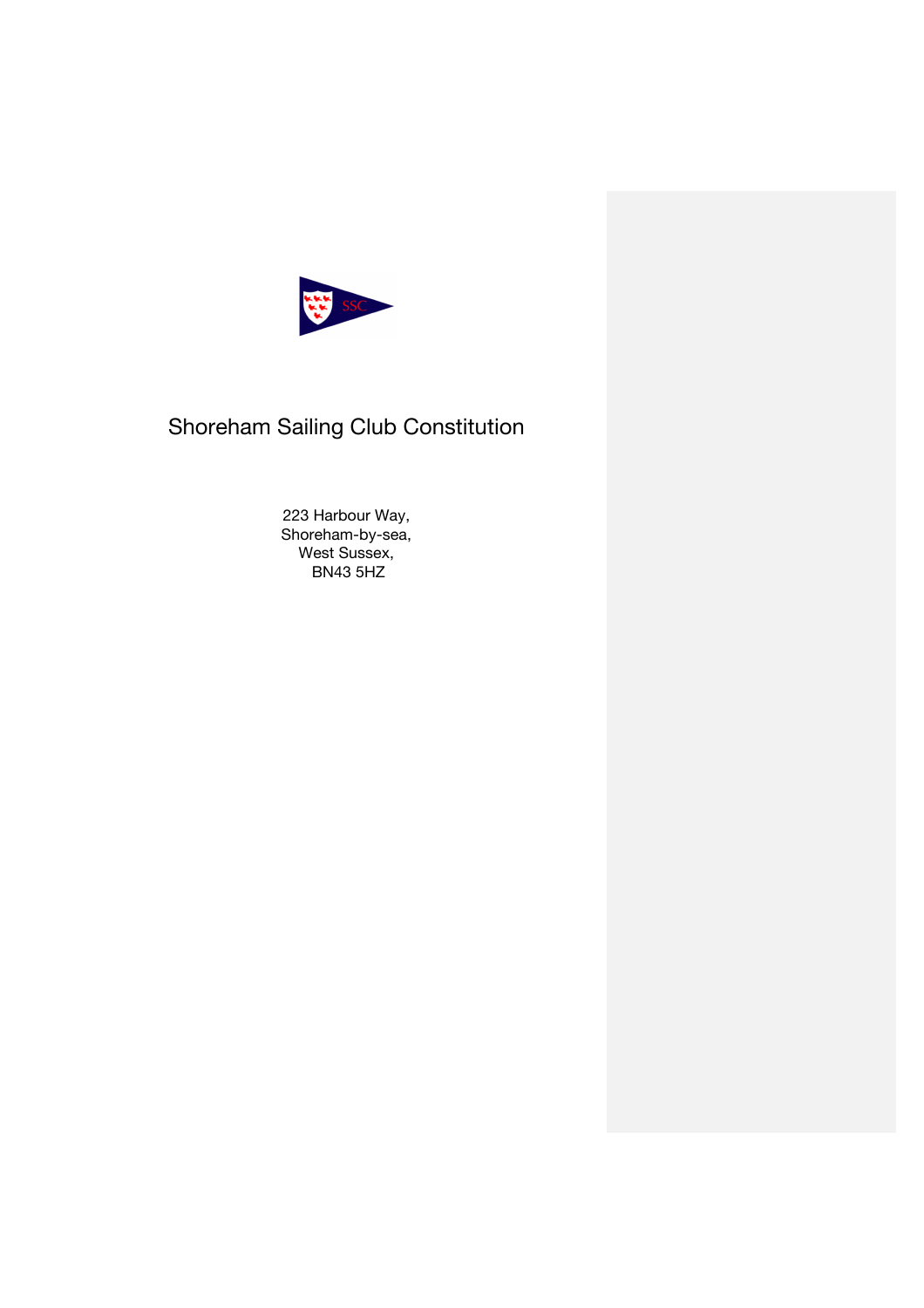# Shoreham Sailing Club Constitution

# **1 - Contents**

- 1 Contents
- 2. Name
- 3. National location of principal office
- **Objects**
- 5. Powers
- 6... Application of income and property
- 7. Benefits and payments to charity trustees and connected persons<br>8. Payment for supply of goods only-controls
- Payment for supply of goods only-controls
- 9. Conflicts of interest and conflicts of loyalty
- 10. Liability of members to contribute to assets of club if it is wound up
- 11 Membership of club
- 12. Members' decisions
- 13 General meetings of members
- 14. Charity Trustees
- 15. Elected charity trustees
- 16. Information for new charity trustees
- 18. Reappointment of charity trustees
- 19. Taking of decisions by charity trustees
- 20. Delegation by charity trustees
- 21. Meetings and proceedings of charity trustees
- 22. Saving provisions
- 23. Execution of documents
- 24. Use of electronic communications
- 25. Keeping of Registers
- 26. Minutes
- 27. Accounting records, accounts, annual reports and returns, register maintenance.
- 28. Rules and Bylaws
- 29. Disputes
- 30. Amendment of constitution
- 31. Voluntary winding up or dissolution
- 32. Interpretation
- 33. Appendix A –Bylaws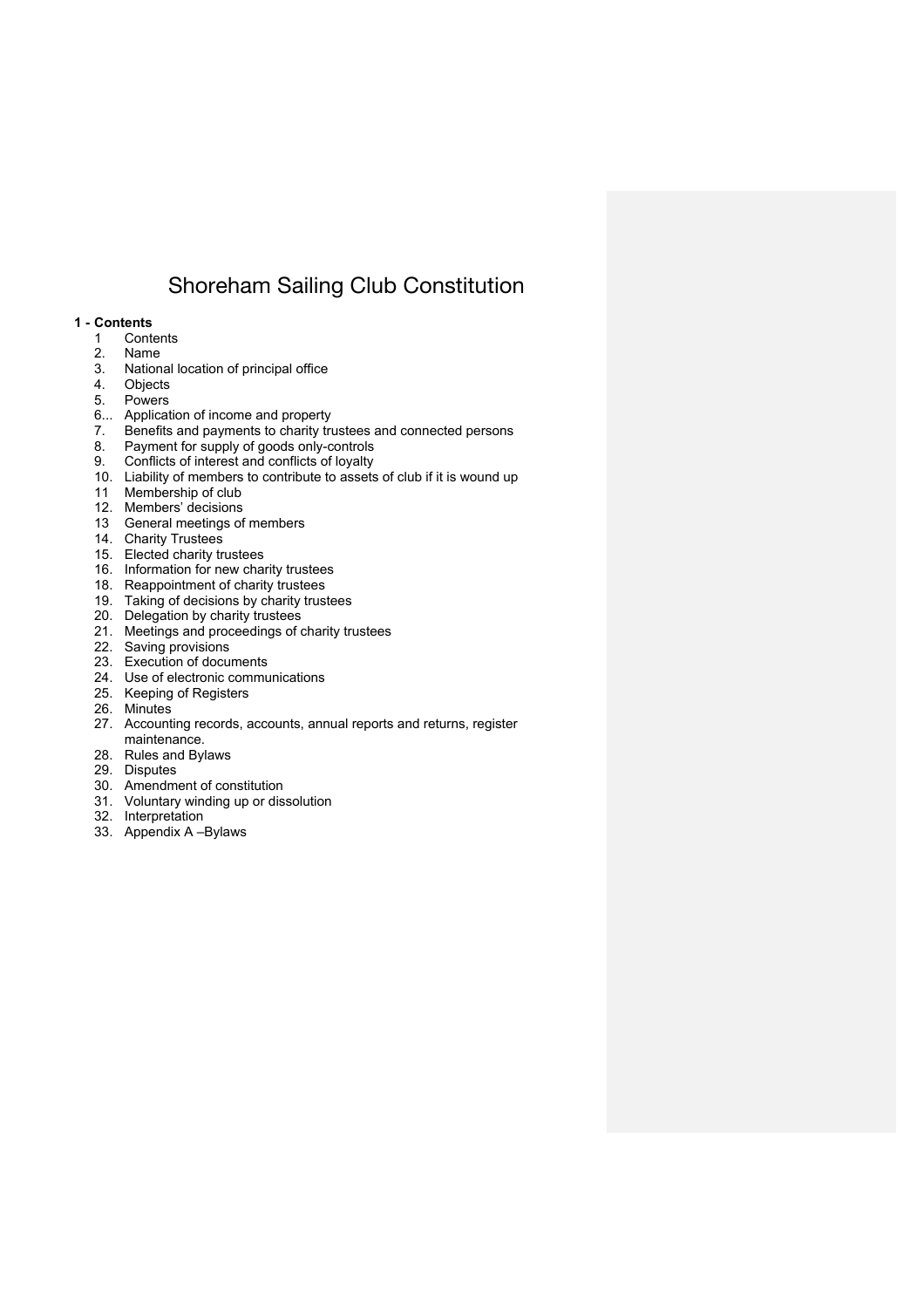# **2. Name**

2.1. The name of the Charitable Incorporated Organisation ("the CIO") is Shoreham Sailing Club.

# **3. National location of principal office**

3.1 The principal office of the CIO is in England.

# **4. Objects**

4.1 The objects of the CIO are to promote and facilitate community participation in healthy recreation by providing facilities for sailing and other watersports, and in particular dinghy sailing, primarily (though not exclusively), to those resident in West and East Sussex.

# **5. Powers**

The CIO has power to do anything which is calculated to further its objects or is conducive or incidental to doing so. In particular, the Club's powers include power to:

- 5.1 organise regular sailing racing;
- 5.2 provide facilities and equipment for general sailing;
- 5.3 provide training across spectrum of skills, from inexperienced to experienced sailors.<br>5.4 promote youth sailing, including through provision of a safe environment, equipment
- promote youth sailing, including through provision of a safe environment, equipment and training
- 5.5 make available the facilities to other groups and organisations;
- 5.6 organise activities to introduce members of the public to sailing;
- 5.7 borrow money and to charge the whole or any part of its property as security for the repayment of the money borrowed. The CIO must comply as appropriate with sections 124 and 125 of the Charities Act 2011 if it wishes to mortgage land;
- 5.8 buy, take on lease or in exchange, hire or otherwise acquire any property and to maintain and equip it for use;
- 5.9 sell, lease or otherwise dispose of all or any part of the property belonging to the Club. In exercising this power, the CIO must comply as appropriate with sections 117 and 119-123 of the Charities Act 2011;
- 5.10 employ and remunerate such staff as are necessary for carrying out the work of the Club. The CIO may employ or remunerate a charity trustee only to the extent that it is permitted to do so by clause 6 (Benefits and payments to charity trustees and connected persons) and provided it complies with the conditions of those clauses;
- 5.11 deposit or invest funds, employ a professional fund-manager, and arrange for the investments or other property of the CIO to be held in the name of a nominee, in the same manner and subject to the same conditions as the trustees of a trust are permitted to do by the Trustee Act 2000;

### **6. Application of income and property**

6.1 The income and property of the CIO must be applied solely towards the promotion of the objects.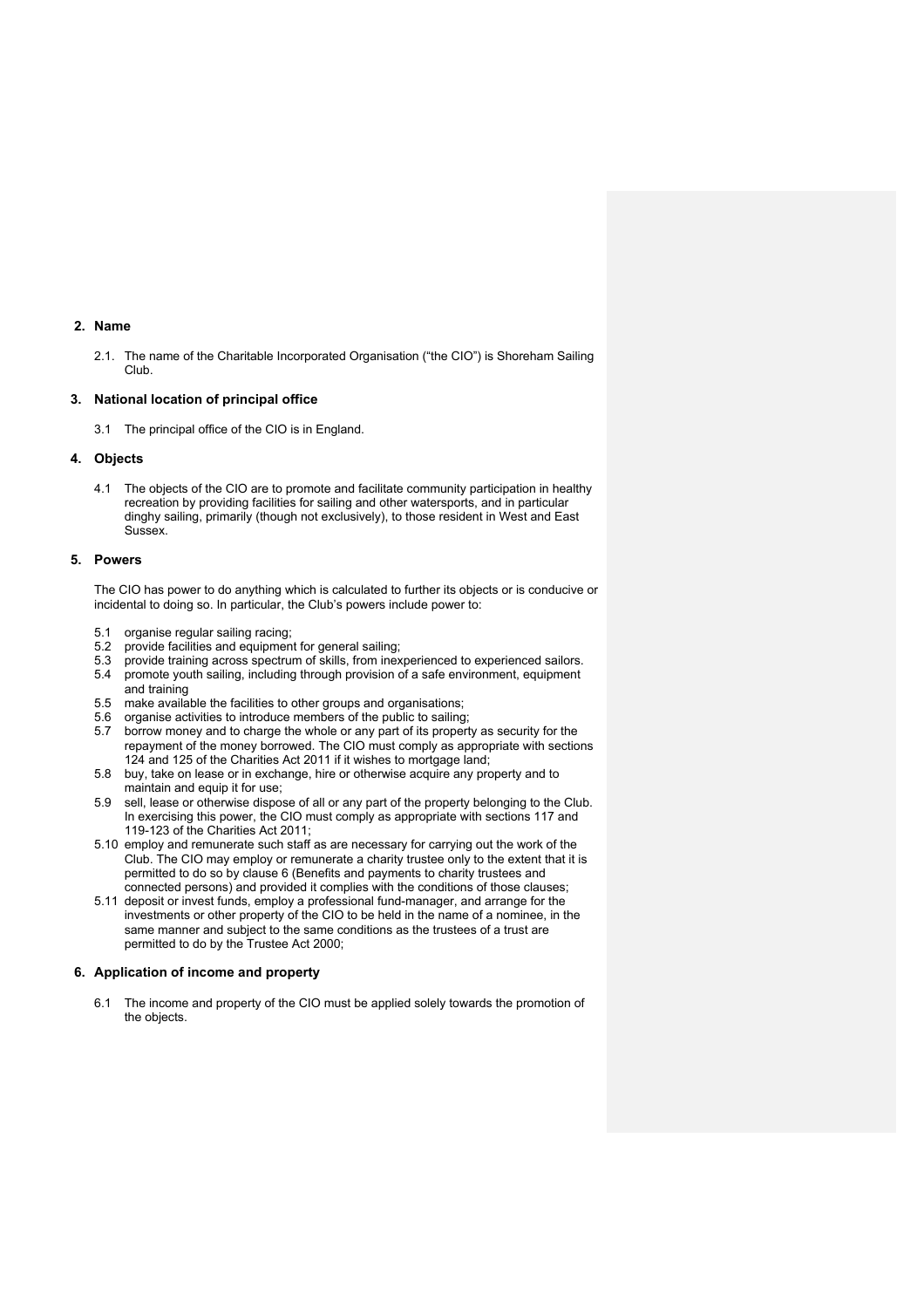- 6.1.1 A charity trustee is entitled to be reimbursed from the property of the CIO or may pay out of such property reasonable expenses properly incurred by him or her when acting on behalf of the Club.
- 6.1.2 A charity trustee may benefit from trustee indemnity insurance cover purchased at the Club's expense in accordance with, and subject to the conditions in, section 189 of the Charities Act 2011.
- 6.2 None of the income or property of the CIO may be paid or transferred directly or indirectly by way of dividend, bonus or otherwise by way of profit to any member of the Club. This does not prevent a member who is not also a charity trustee receiving:
	-
	- 6.2.1 a benefit from the CIO as a beneficiary of the Club;<br>6.2.2 reasonable and proper remuneration for any goods reasonable and proper remuneration for any goods or services supplied to the Club.
- 6.3 Nothing in this clause shall prevent a charity trustee or connected person receiving any benefit or payment which is authorised by Clause 6.

#### **7. Benefits and payments to charity trustees and connected persons**

- 7.1 General provisions
	- 7.1.1 No charity trustee or connected person may:
		- a buy or receive any goods or services from the CIO on terms preferential to those applicable to members of the public;
			- b. sell goods, services, or any interest in land to the Club;
		- c. be employed by, or receive any remuneration from, the Club;
		- d. receive any other financial benefit from the Club;

unless the payment or benefit is permitted by sub-clause (2) of this clause or authorised by the court or the prior written consent of the Charity Commission ("the Commission") has been obtained. In this clause, a "financial benefit" means a benefit, direct or indirect, which is either money or has a monetary value.

- 7.2 Scope and powers permitting trustees' or connected persons' benefits
	- a. A charity trustee or connected person may receive a benefit from the CIO as a beneficiary of the CIO provided that a majority of the trustees do not benefit in this way.
	- b. A charity trustee or connected person may enter into a contract for the supply of services, or of goods that are supplied in connection with the provision of services, to the CIO where that is permitted in accordance with, and subject to the conditions in, section 185 to 188 of the Charities Act 2011.
	- c. Subject to clause 8 of this clause a charity trustee or connected person may provide the CIO with goods that are not supplied in connection with services provided to the CIO by the charity trustee or connected person.
	- d. A charity trustee or connected person may receive interest on money lent to the CIO at a reasonable and proper rate which must be not more than the Bank of England bank rate (also known as the base rate).
	- e. A charity trustee or connected person may receive rent for premises let by the trustee or connected person to the Club. The amount of the rent and the other terms of the lease must be reasonable and proper. The charity trustee concerned must withdraw from any meeting at which such a proposal or the rent or other terms of the lease are under discussion.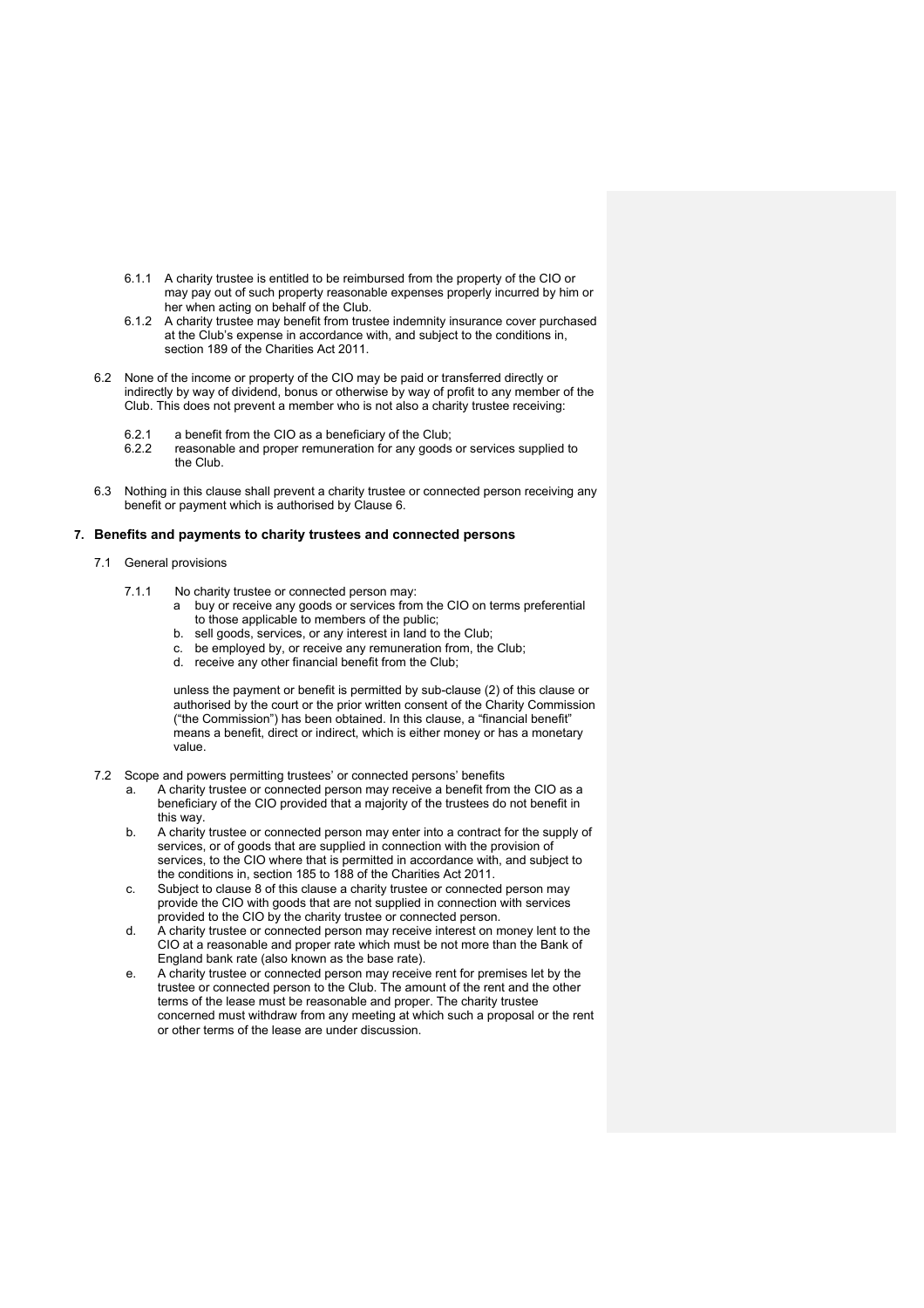f. A charity trustee or connected person may take part in the normal trading and fundraising activities of the CIO on the same terms as members of the public.

#### **8 Payment for supply of goods only – controls**

- 8.1 The CIO and its charity trustees may only rely upon the authority provided by subclause 7.2 c) of this clause if each of the following conditions is satisfied:
	- 8.1.1 The amount or maximum amount of the payment for the goods is set out in a written agreement between the CIO and the charity trustee or connected person supplying the goods ("the supplier").
	- 8.1.2 The amount or maximum amount of the payment for the goods does not exceed what is reasonable in the circumstances for the supply of the goods in question.
	- 8.1.3 The other charity trustees are satisfied that it is in the best interests of the CIO to contract with the supplier rather than with someone who is not a charity trustee or connected person. In reaching that decision the charity trustees must balance the advantage of contracting with a charity trustee or connected person against the disadvantages of doing so.
	- 8.1.4 The supplier is absent from the part of any meeting at which there is discussion of the proposal to enter into a contract or arrangement with him or her or it with regard to the supply of goods to the Club.
	- 8.1.5 The supplier does not vote on any such matter and is not to be counted when calculating whether a quorum of charity trustees is present at the meeting.
	- 8.1.6 The reason for their decision is recorded by the charity trustees in the minutes.
	- 8.1.7 A majority of the charity trustees then in office are not in receipt of remuneration or payments authorised by clause 6.
- 8.2 In sub-clause 7.2 and clause 8.
	- 8.2.1 "the Club" includes any company in which the Club:
		- i holds more than 50% of the shares; or
		- ii controls more than 50% of the voting rights attached to the shares; or
		- iii has the right to appoint one or more directors to the board of the company;
	- 8.2.2 "the "connected person" includes any person within the definition set out in clause [32] (Interpretation);

### **9 Conflicts of interest and conflicts of loyalty**

A charity trustee must:

- 9.1 declare the nature and extent of any interest, direct or indirect, which he or she has in a proposed transaction or arrangement with the CIO or in any transaction or arrangement entered into by the CIO which has not previously been declared; and
- 9.2 absent himself or herself from any discussions of the charity trustees in which it is possible that a conflict of interest will arise between his or her duty to act solely in the interests of the CIO and any personal interest (including but not limited to any financial interest).
- 9.3 Any charity trustee absenting himself or herself from any discussions in accordance with this clause must not vote or be counted as part of the quorum in any decision of the charity trustees on the matter.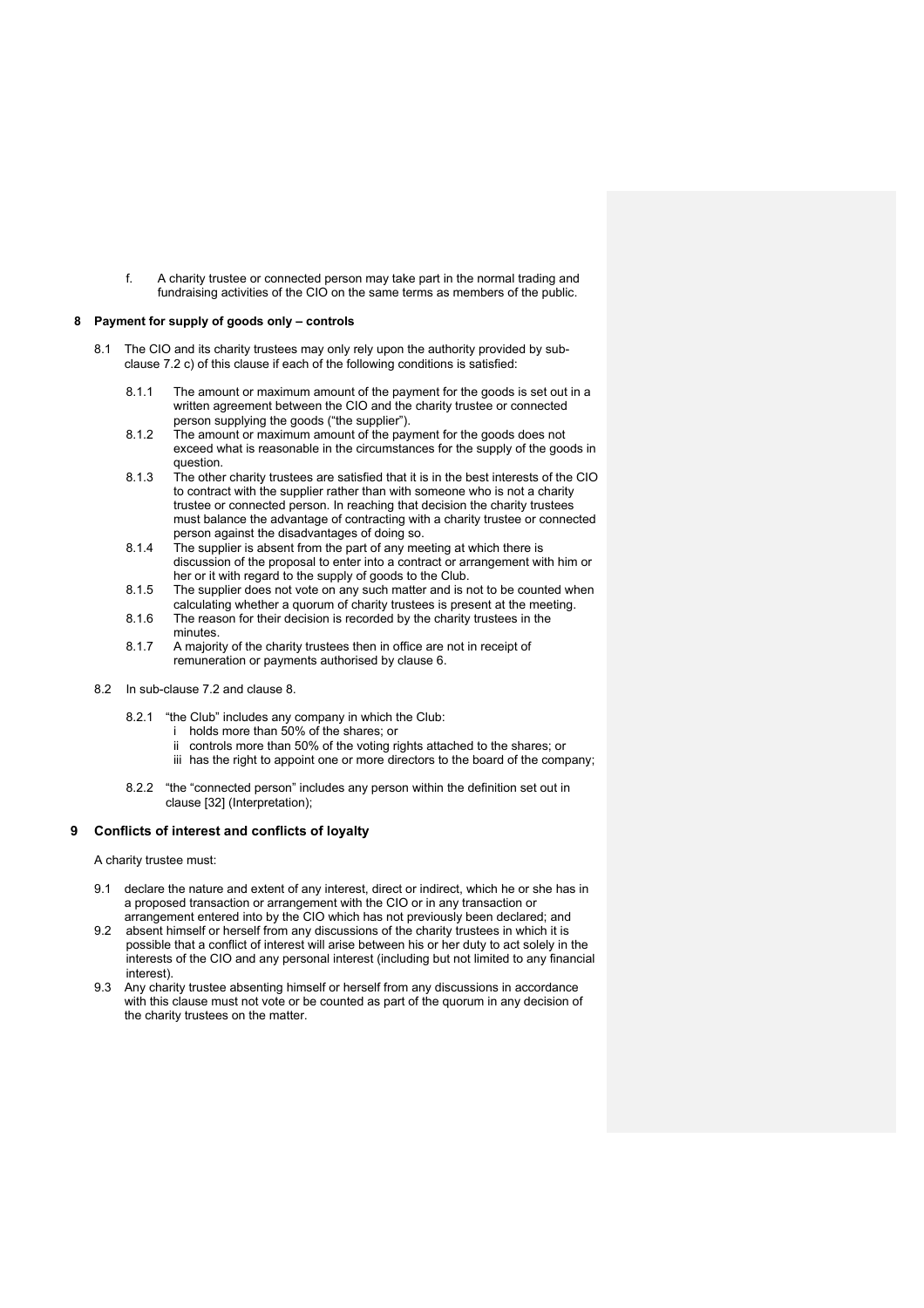9.4 For the avoidance of doubt trustees can participate in decisions regarding levels of membership subscriptions and services to members of the Club, notwithstanding the trustees' membership of the Club

#### **10 Liability of members to contribute to the assets of the CIO if it is wound up**

If the CIO is wound up, the members of the CIO have no liability to contribute to its assets and no personal responsibility for settling its debts and liabilities.

#### **11 Membership of the Club**

- 11.1 Admission of new members
	- Eligibility: Membership of the CIO is open to anyone who is interested in furthering its purposes, and who, by applying for membership, has indicated his, her or its agreement to become a member and acceptance of the duty of members set out in sub-clause 11.3 of this clause.

A membership may be an individual, a family, a corporate body, or an individual or corporate body representing an organisation which is not incorporated.

- b Admission procedure: The charity trustees or their delegated committee: require applications for membership (except Temporary members) to be made by completion of an application form submitted to the Membership Secretary.
	- ii may refuse an application for membership if they believe that it is in the best interests of the CIO for them to do so;
	- iii shall, if they decide to refuse an application for membership, give the applicant their reasons for doing so, within 30 days of the decision being taken, and give the applicant the opportunity to appeal against the refusal; and shall give fair consideration to any such appeal, and shall inform the applicant of their decision, but any decision to confirm refusal of the application for membership shall be final.
- 11.2 Transfer of membership: Membership of the CIO cannot be transferred to anyone else except in the case of an individual or corporate body representing an organisation which is not incorporated, whose membership may be transferred by the unincorporated organisation to a new representative. Such transfer of membership does not take effect until the CIO has received written notification of the transfer.
- 11.3 Duty of members: It is the duty of each member of the CIO to exercise his or her powers as a member of the CIO in the way he or she decides in good faith would be most likely to further the purposes of the CIO in accordance with the Constitution and objects of the Club.
- 11.4 Termination of membership

11.4.1 Membership of the CIO comes to an end if:

- 11.4.1.1 the member dies, or, in the case of an organisation (or the representative of an organisation) that organisation ceases to exist; or
- 11.4.1.2 the member sends a notice of resignation to the charity trustees; or
- 11.4.1.3 any sum of money owed by the member to the CIO is not paid in full within six months of its falling due; or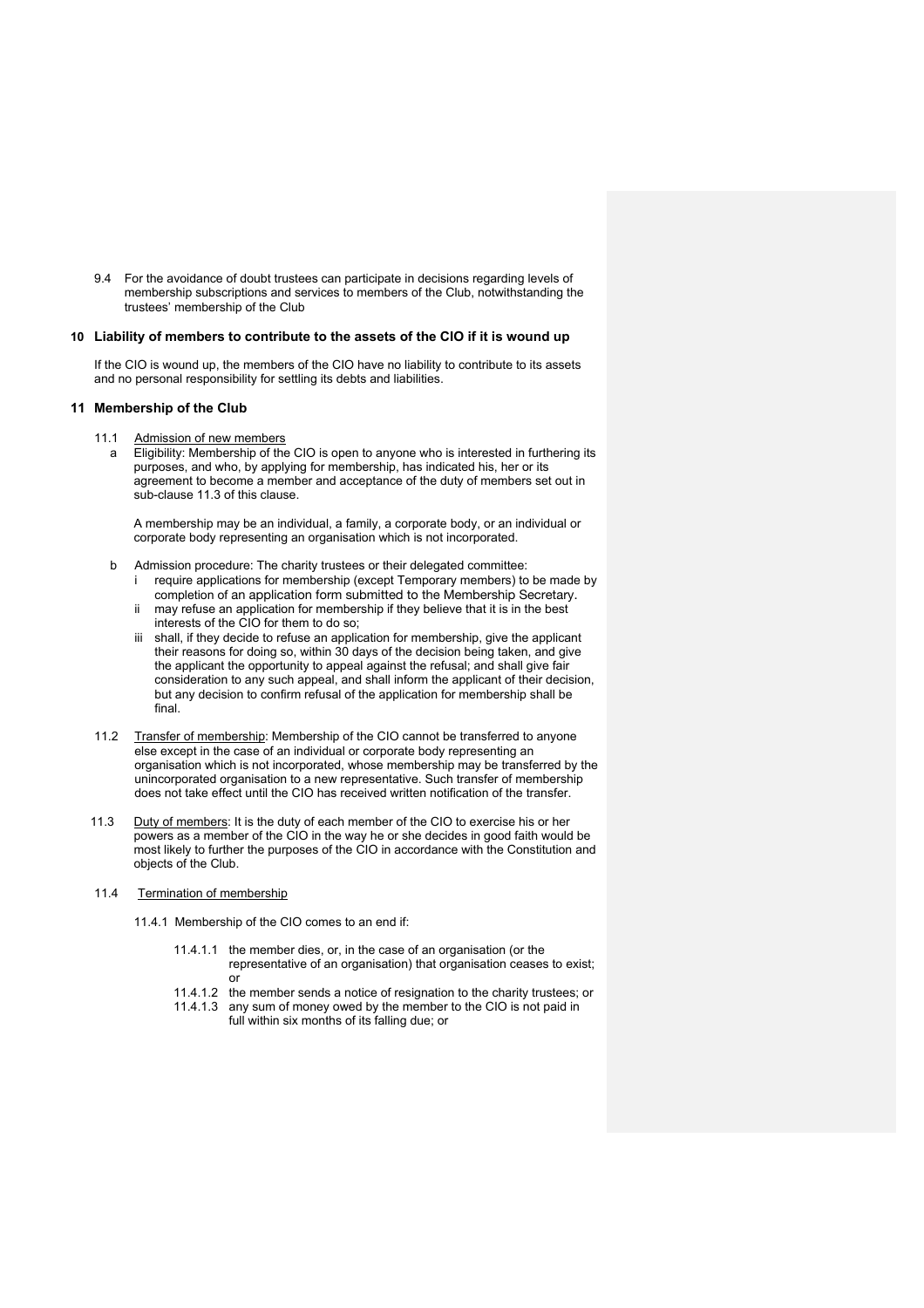- 11.4.1.4 the charity trustees decide that it is in the best interests of the CIO that the member in question should be removed from membership, and pass a resolution to that effect.
- 11.4.2 Before the charity trustees take any decision to remove someone from membership of the CIO they must:
	- 11.4.2.1 inform the member of the reasons why it is proposed to remove him, her or it from membership.
	- 11.4.2.2 give the member at least 21 clear days notice in which to make representations to the charity trustees as to why he, she or it should not be removed from membership;
	- 11.4.2.3 at a duly constituted meeting of the charity trustees, consider whether or not the member should be removed from membership;
	- 11.4.2.4 consider at that meeting any representations which the member makes as to why the member should not be removed; and
	- 11.4.2.5 allow the member, or the member's representative, to make those representations in person at that meeting, if the member so chooses.

#### 11.5 Membership fees

- 11.5.1 The CIO may require members to pay reasonable membership fees to the CIO as determined by the Trustees from time to time.
- 11.5.2 Any benefits arising from membership including but not limited to access to the clubhouse, changing facilities, boat storage area, and participation in any sailing activity from the location of or in association with the CIO (with the exception of those activities open to the general public) are reserved for those members the trustees can verify have paid all their membership and other fees owed to the Club.
- 11.6 Informal or associate (non-voting) membership
	- 11.6.1 The charity trustees may create associate or other classes of non-voting membership, and may determine the rights and obligations of any such members (including payment of membership fees), and the conditions for admission to, and termination of membership of any such class of members.
	- 11.6.2 Other references in this constitution to "members" and "membership" do not apply to non-voting members, and non-voting members do not qualify as members for any purpose under the Charities Acts, General Regulations or Dissolution Regulations.

# **12 Members' decisions**

- 12.1 General provisions: Except for those decisions that must be taken in a particular way as indicated in sub-clause 12.4 of this clause, decisions of the members of the CIO may be taken either by vote at a general meeting as provided in sub-clause 12.2 of this clause or by written resolution as provided in sub-clause 12.3 of this clause.
- 12.2 Taking ordinary decisions by vote: Subject to sub-clause 12.4 of this clause, any decision of the members of the CIO may be taken by means of a resolution at a general meeting. Such a resolution may be passed by a simple majority of votes cast at the meeting.
- 12.3 Taking ordinary decisions by written resolution without a general meeting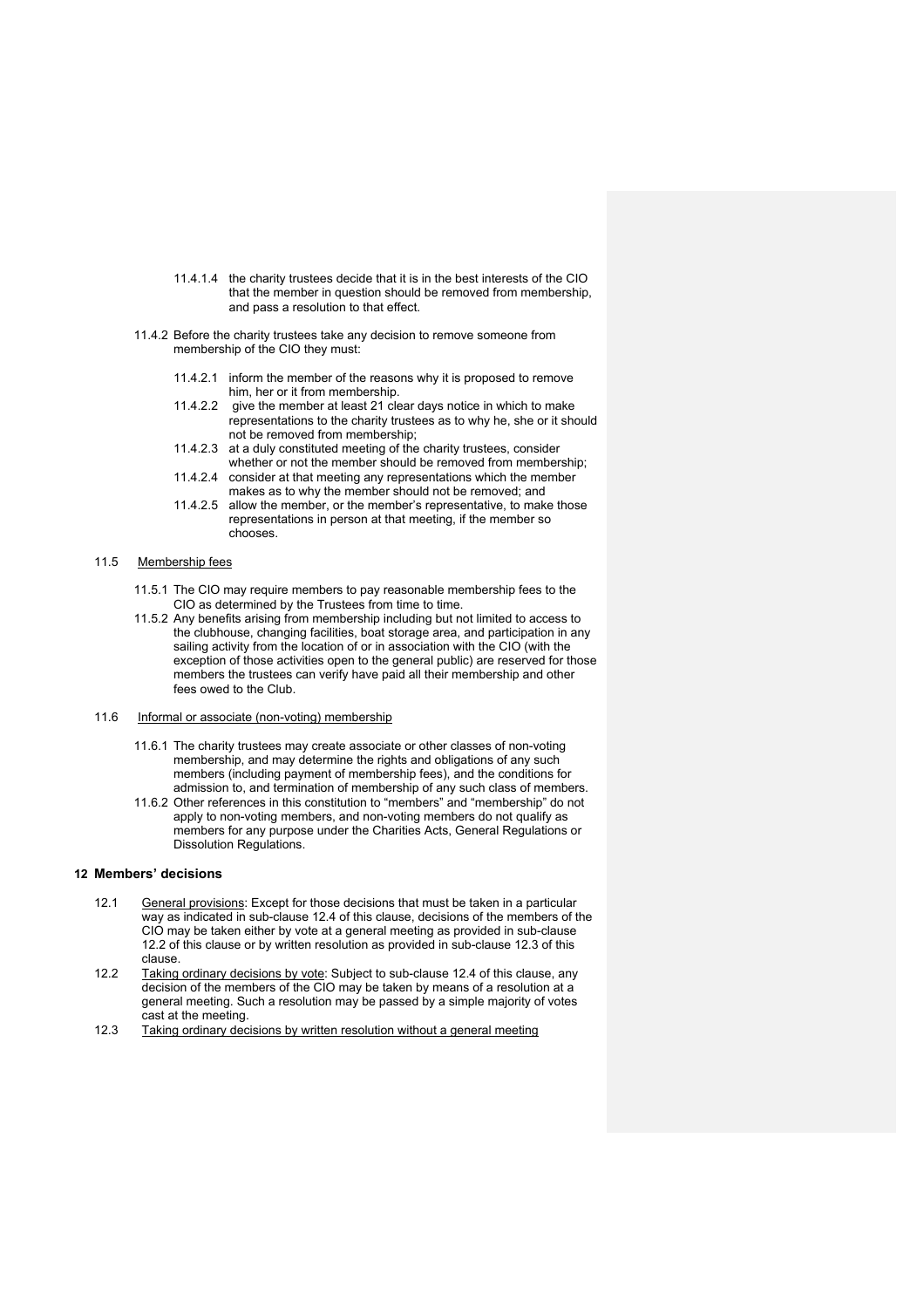- 12.3.1 Subject to sub-clause12.4 of this clause, a resolution in writing agreed by a simple majority of all the members who would have been entitled to vote upon it had it been proposed at a general meeting shall be effective, provided that: 12.3.1.1 a copy of the proposed resolution has been sent to all the members eligible to vote; and
	- 12.3.1.2 a simple majority of members has signified its agreement to the resolution in a document or documents which are received at the principal office within the period of 28 days beginning with the circulation date. The document signifying a member's agreement must be authenticated by their signature (or in the case of an organisation which is a member, by execution according to its usual procedure), by a statement of their identity accompanying the document, or in such other manner as the CIO has specified.
- 12.3.1 The resolution in writing may comprise several copies to which one or more members has signified their agreement.
- 12.3.2 Eligibility to vote on the resolution is limited to members who are members of the CIO on the date when the proposal is first circulated in accordance with paragraph (a) above.
- 12.3.3 Not less than 10% of the members of the CIO may request the charity trustees to make a proposal for decision by the members.
- 12.3.4 The charity trustees must within 21 days of receiving such a request comply with it if:
	- 12.3.4.1 The proposal is not frivolous or vexatious, and does not involve the publication of defamatory material;
	- 12.3.4.2 The proposal is stated with sufficient clarity to enable effect to be given to it if it is agreed by the members; and
	- 12.3.4.3 Effect can lawfully be given to the proposal if it is so agreed.
- 12.3.5 Sub-clauses 12.3.1 to 12.3.3 of this clause apply to a proposal made at the request of members.
- 12.4 Decisions that must be taken in a particular way
	- 12.4.1 Any decision to remove a trustee must be taken in accordance with clause 17.2.
	- 12.4.2 Any decision to amend this constitution must be taken in accordance with clause 28 of this constitution (Amendment of Constitution).
	- 12.4.3 Any decision to wind up or dissolve the CIO must be taken in accordance with clause 31 of this constitution (Voluntary winding up or dissolution). Any decision to amalgamate or transfer the undertaking of the CIO to one or more other Clubs must be taken in accordance with the provisions of the Charities Act 2011.

# **13 General meetings of members**

- 13.1 Types of general meeting
	- 13.1.1 There must be an annual general meeting (AGM) of the members of the Club. The first AGM must be held within 18 months of the registration of the Club, and subsequent AGMs must be held at intervals of not more than 15 months. The AGM must receive the annual statement of accounts (duly audited or examined where applicable) and the trustees' annual report and must elect trustees as required under clause 15.
	- 13.1.2 Other general meetings of the members of the CIO may be held at any time.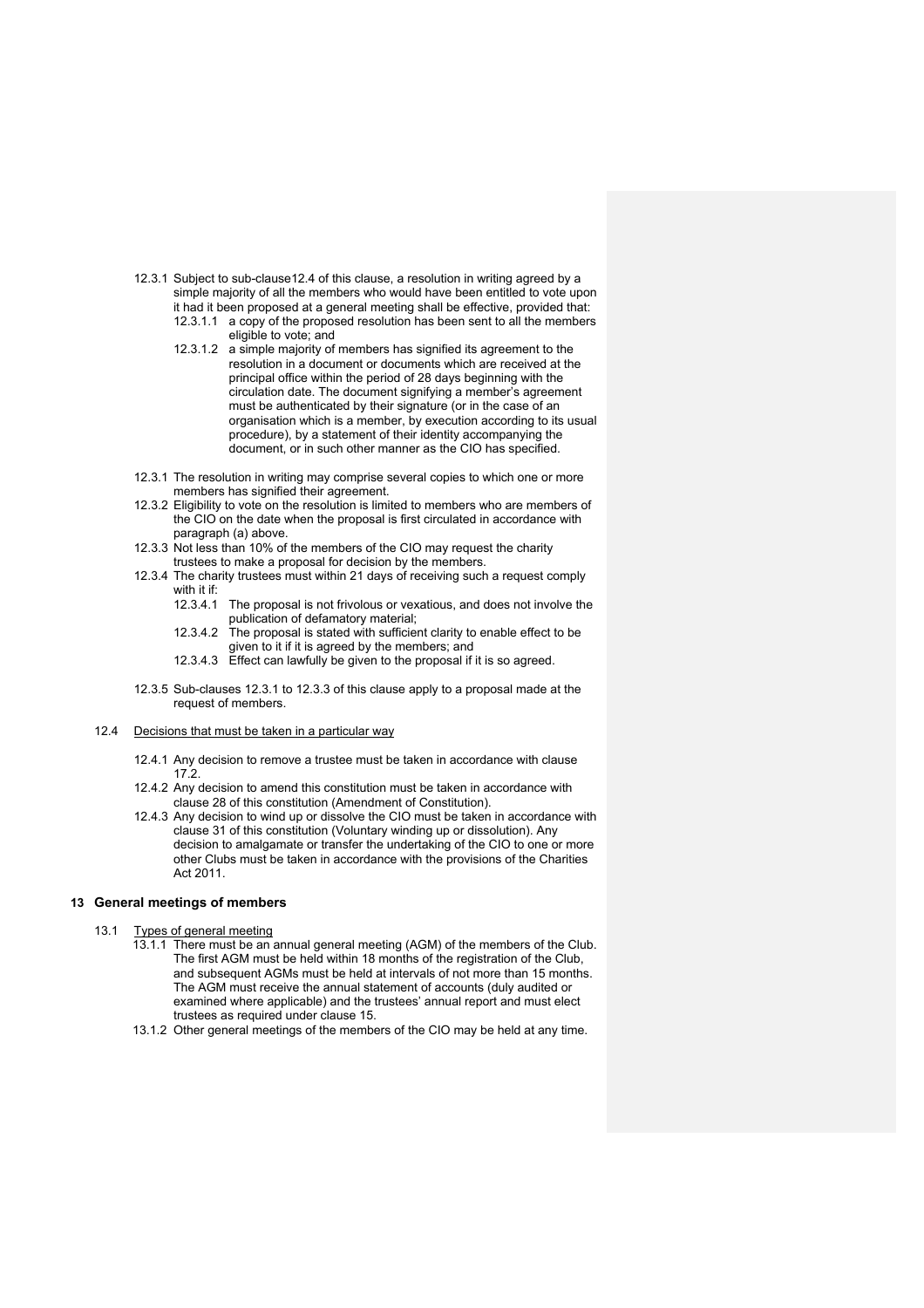13.1.3 All general meetings must be held in accordance with the following provisions, see clause 13.2.

#### 13.2 Calling general meetings

- 13.2.1 The charity trustees:
	- 13.2.1.1 must call the annual general meeting of the members of the CIO in accordance with sub –clause 13.1 of this clause and identify it as such in the notice of the meeting and
	- 13.2.1.2 may call any other general meeting of the members at any time.
- 13.2.2 The charity trustees must, within 21 days, call a general meeting of the members of the CIO if:
	- 13.2.2.1 they receive a request to do so from at least 10% of the members of the Club; and
	- 13.2.2.2 the request states the general nature of the business to be dealt with at the meeting and is authenticated by the member(s) making the request.
- 13.2.3 If, at the time of any such request, there has not been any general meeting of the members of the CIO for more than 12 months, then sub-clause 13.2.2.1of this clause shall have effect as if 5% were substituted for 10%.
- 13.2.4 Any such request may include particulars of a resolution that may properly be proposed, and is intended to be proposed, at the meeting.
- 13.2.5 A resolution may only properly be proposed if it is lawful, and is not defamatory, frivolous or vexatious.
- 13.2.6 Any general meeting called by the charity trustees at the request of the members of the CIO must be held within 28 days from the date on which it is called.
- 13.2.7 If the charity trustees fail to comply with this obligation to call a general meeting at the request of its members, then the members who requested the meeting may themselves call a general meeting.
- 13.2.8 A general meeting called in this way must be held not more than 3 months after the date when the members first requested the meeting.
- 13.2.9 The CIO must reimburse any reasonable expenses incurred by the members calling a general meeting by reason of the failure of the charity trustees to duly call the meeting, but the CIO shall be entitled to be indemnified by the charity trustees who were responsible for such failure.

#### 13.3 Notice of general meetings

- 13.3.1 The charity trustees, or, as the case may be, the relevant members of the Club, must give at least 14 clear days' notice of any general meeting to all of the members, and to any charity trustee of the CIO who is not a member.
- 13.3.2 If it is agreed by not less than 90% of all members of the Club, any resolution may be proposed and passed at the meeting even though the requirements of sub-clause 13.3.1 of this clause have not been met. This sub-clause does not apply where a specified period of notice is strictly required by another clause in this constitution, by the Charities Act 2011 or by the General Regulations.
- 13.3.3 The notice of any general meeting must:
	- 13.3.3.1 state the time and date of the meeting:
	- 13.3.3.2 give the address at which the meeting is to take place;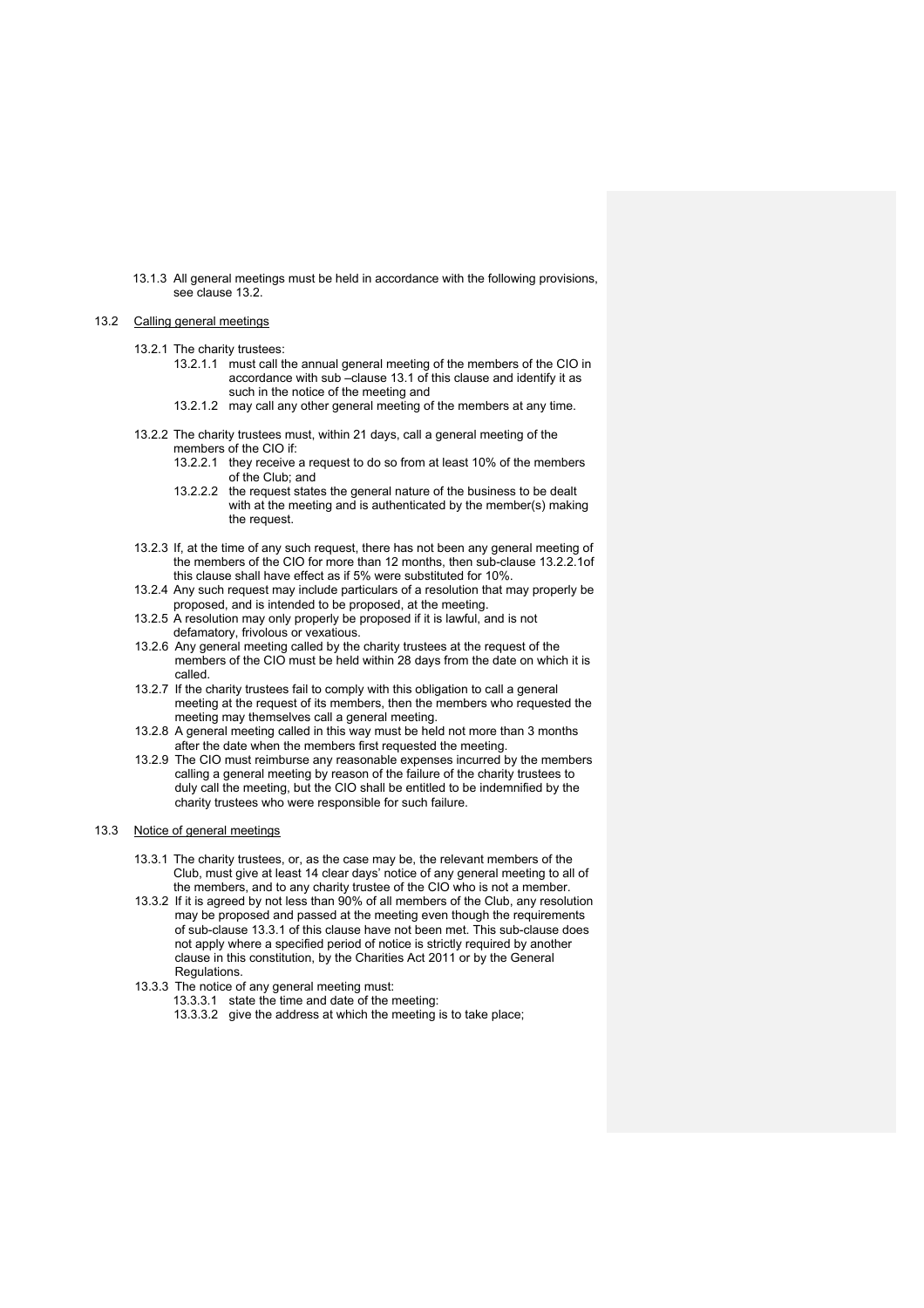- 13.3.3.3 give particulars of any resolution which is to be moved at the meeting, and of the general nature of any other business to be dealt with at the meeting; and
- 13.3.3.4 if a proposal to alter the constitution of the CIO is to be considered at the meeting, include the text of the proposed alteration;
- 13.3.3.5 include, with the notice for the AGM, the annual statement of accounts and trustees' annual report, details of persons standing for election or re-election as trustee, or where allowed under clause 22 (Use of electronic communication), details of where the information may be found on the Club's website
- 13.3.4 Proof that an electronic form of notice was properly addressed and sent, shall be conclusive evidence that the notice was given. Notice shall be deemed to be given 48 hours after it was posted or sent.
- 13.3.5 The proceedings of a meeting shall not be invalidated because a member who was entitled to receive notice of the meeting did not receive it because of accidental omission by the Club.
- 13.4. Chairing of general meetings: The person nominated as chair by the charity trustees under clause 21.2) (Chairing of meetings), shall, if present at the general meeting and willing to act, preside as chair of the meeting. Subject to that, the members of the CIO who are present at a general meeting shall elect a chair to preside at the meeting.

#### 13.5 Quorum at general meetings

- 13.5.1 No business may be transacted at any general meeting of the members of the CIO unless a quorum is present when the meeting starts.
- 13.5.2 Subject to the following provisions, the quorum for general meetings shall be the greater of 15% or twenty members. An organisation represented by a person present at the meeting in accordance with sub-clause 13.7 of this clause, is counted as being present in person.
- 13.5.3 If the meeting has been called by or at the request of the members and a quorum is not present within 15 minutes of the starting time specified in the notice of the meeting, the meeting is closed.
- 13.5.4 If the meeting has been called in any other way and a quorum is not present within 15 minutes of the starting time specified in the notice of the meeting, the chair must adjourn the meeting. The date, time and place at which the meeting will resume must either be announced by the chair or be notified to the Club's members at least seven clear days before the date on which it will resume.
- 13.5.5 If a quorum is not present within 15 minutes of the start time of the adjourned meeting, the member or members present at the meeting constitute a quorum.
- 13.5.6 If at any time during the meeting a quorum ceases to be present, the meeting may discuss issues and make recommendations to the trustees but may not make any decisions. If decisions are required which must be made by a meeting of the members, the meeting must be adjourned.
- 13.6 Voting at general meetings
	- 13.6.1 Any decision other than one falling within clause 10(4) (Decisions that must be taken in a particular way) shall be taken by a simple majority of votes cast at the meeting. Every member has one vote unless otherwise provided in the rights of a particular class of membership under this constitution.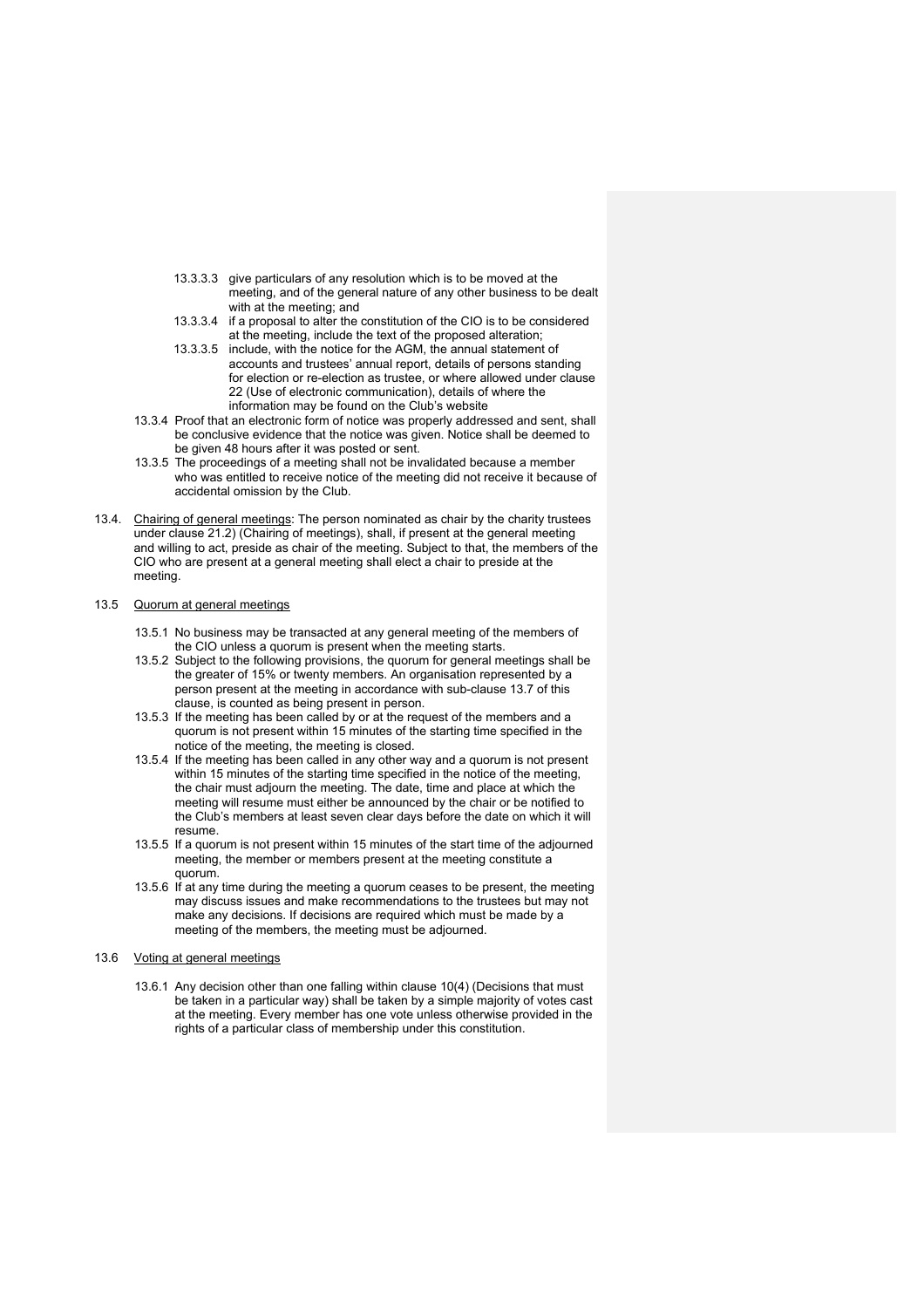- 13.6.2 A resolution put to the vote of a meeting shall be decided on a show of hands, unless (before or on the declaration of the result of the show of hands) a poll is duly demanded. A poll may be demanded by the chair or by at least 10% of the members present in person at the meeting.
- 13.6.3 A poll demanded on the election of a person to chair the meeting or on a question of adjournment must be taken immediately. A poll on any other matter shall be taken, and the result of the poll shall be announced, in such manner as the chair of the meeting shall decide, provided that the poll must be taken, and the result of the poll announced, within 30 days of the demand for the poll.
- 13.6.4 A poll may be taken:
	- 13.6.4.1 at the meeting at which it was demanded; or
	- 13.6.4.2 at some other time and place specified by the chair; or through the use of postal or electronic communications.
- 13.6.5 In the event of an equality of votes, whether on a show of hands or on a poll, the chair of the meeting shall have a second, or casting vote.
- 13.6.6 Any objection to the qualification of any voter must be raised at the meeting at which the vote is cast and the decision of the chair of the meeting shall be final.
- 13.7 Representation of organisations and corporate members
	- 13.7.1 An organisation or a corporate body that is a member of the CIO may, in accordance with its usual decision-making process, authorise a person to act as its representative at any general meeting of the Club.
	- 13.7.2 The representative is entitled to exercise the same powers on behalf of the organisation or corporate body as the organisation or corporate body could exercise as an individual member of the Club.
- 13.8 Adjournment of meetings: The chair may with the consent of a meeting at which a quorum is present (and shall if so directed by the meeting) adjourn the meeting to another time and/or place. No business may be transacted at an adjourned meeting except business which could properly have been transacted at the original meeting.

# **14 Charity trustees**

- 14.1 Functions and duties of charity trustees: The charity trustees shall manage the affairs of the CIO and may for that purpose exercise all the powers of the Club. It is the duty of each charity trustee:
	- 14.1.1 to exercise his or her powers and to perform his or her functions as a trustee of the CIO in the way he or she decides in good faith would be most likely to further the purposes of the CIO as laid out in 'Charity trustees: What's involved (CC3a) - (https://www.gov.uk/guidance/charity-trustee-whatsinvolved); and
	- 14.1.2 to exercise, in the performance of those functions, such care and skill as is reasonable in the circumstances having regard in particular to:
		- any special knowledge or experience that he or she has or holds himself or herself out as having; and
		- if he or she acts as a charity trustee of the CIO in the course of a business or profession, to any special knowledge or experience that it is reasonable to expect of a person acting in the course of that kind of business or profession; and **Deleted: Deleted: Deleted: Deleted: Deleted: Deleted: Deleted: Deleted: Deleted: Deleted: Deleted: Deleted: Deleted: Deleted: Deleted: Deleted: Deleted: Deleted: Deleted**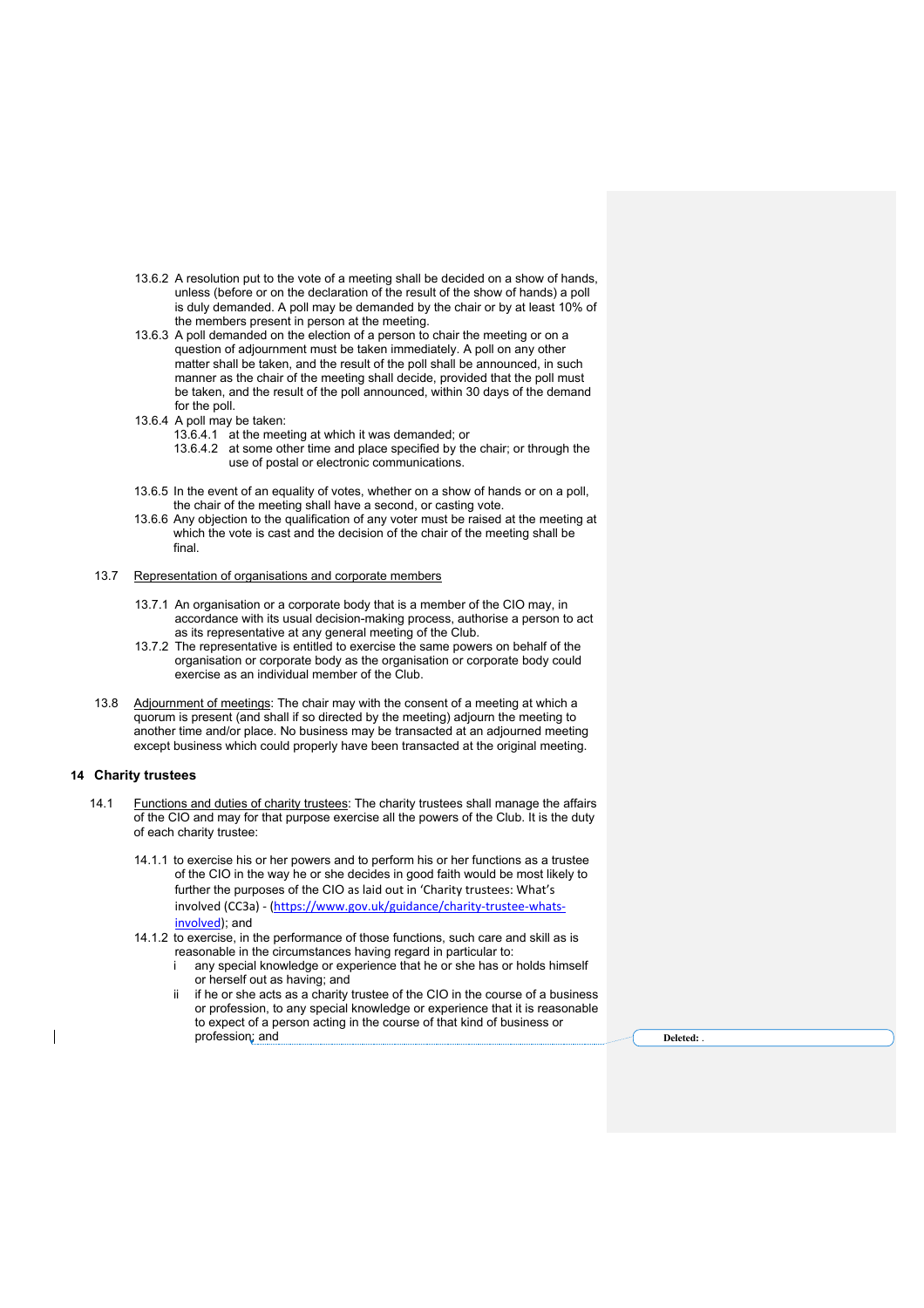14.1.3 attend the Clubs AGM and meet with co-trustees at least twice per annum.

# 14.2 Eligibility for trusteeship

- 14.2.1 Every charity trustee must be a natural person.
- 14.2.2 No one may be appointed as a charity trustee:
	- if he or she is under the age of 16 years; or
		- if he or she would automatically cease to hold office under the provisions of clause 17.1.6.
- 14.2.3 No one is entitled to act as a charity trustee whether on appointment or on any re-appointment until he or she has expressly acknowledged, in whatever way the charity trustees decide, his or her acceptance of the office of charity trustee.
- 14.3 Number of charity trustees
	- 14.3.1 There should be not more than 2 elected trustees and not more than 3 ex officio trustees inclusive of trustees nominated by and in place of ex officio trustee.
	- 14.3.2 There must be at least 2 elected charity trustees. If the number falls below this minimum, the remaining trustee or trustees may act only to call a meeting of the charity trustees or appoint a new charity trustee.
	- 14.3.3 The maximum number of charity trustees that can be appointed is as provided in sub clause 14.3.1 of this clause. No trustee appointment may be made in excess of this provision.
- 14.4 First charity trustees: The first charity trustees of the CIO are;

#### Elected/Nominated: -

- 1 Ian Knight
- 2 Richard Bramley
- Ex officio
	- 3 Sophie Mackley, Commodore
	- 4 Jeff McTaggart, Vice-Commodore
- 5 Philip Ayton, Treasurer

#### **15 Elected charity trustees**

- 15.1 At every annual general meeting of the members of the Club, one-third of the charity trustees shall retire from office. If the number of charity trustees is not three or a multiple of three, then the number nearest to one-third shall retire from office, but if there is only one charity trustee, he or she shall retire;
- 15.2 The charity trustees to retire by rotation shall be those who have been longest in office since their last appointment or reappointment. If any trustees were last appointed or reappointed on the same day those to retire shall (unless they otherwise agree among themselves) be determined by lot;
- 15.3 The vacancies so arising may be filled by the decision of the members at the annual general meeting; any vacancies not filled at the annual general meeting may be filled as provided in sub-clause (4) of this clause;
- 15.4 The members or the charity trustees may at any time decide to appoint a new charity trustee, whether in place of a charity trustee who has retired or been removed in accordance with clause 17 (Retirement and removal of charity trustees), or as an additional charity trustee, provided that the limit specified in clause 14.3) on the number of charity trustees would not as a result be exceeded;

A person so appointed by the members of the CIO shall retire in accordance with the provisions of sub-clauses (1) and (2) of this clause. A person so appointed by the charity trustees shall retire at the conclusion of the next annual general meeting after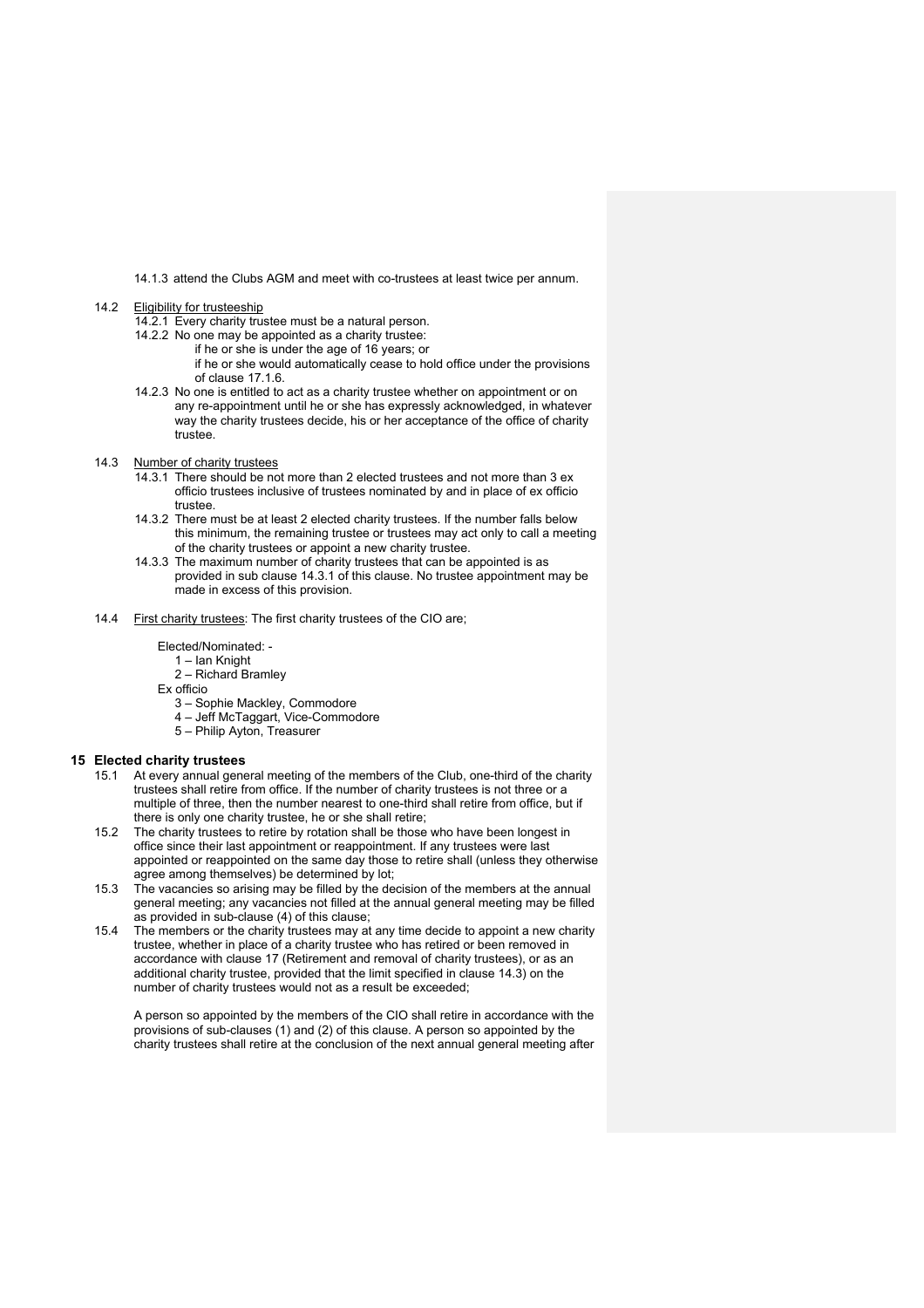the date of his or her appointment and shall not be counted for the purpose of determining which of the charity trustees is to retire by rotation at that meeting.

#### 15.5 Ex officio charity trustees

- 15.5.1 The Commodore, Vice Commodore and Treasurer shall automatically by virtue of holding that office (ex officio) be a charity trustee.
- 15.5.2 If unwilling to act as a charity trustee, the office holder may:
	- before accepting appointment as a charity trustee, give notice in writing to the trustees of his or her unwillingness to act in that capacity, or
	- after accepting appointment as a charity trustee resign under provisions of clause 17 (Retirement and removal of charity trustees)
- 15.5.3 The office of said ex officio charity trustee will then remain vacant until the office holder ceases to hold office or until a nominated trustee takes up his post.

#### **16 Information for new charity trustees**

The charity trustees will make available to each new charity trustee, on or before his or her first appointment:

- a a copy of this constitution and any amendments made to it; and
- b a copy of the Club's latest trustees' annual report and statement of accounts.

### **17 Retirement and removal of charity trustees**

- 17.1 A charity trustee ceases to hold office if he or she:
	- 17.1.1 retires by rotation in accordance with clause 15, or when ceasing to act as a designated ex officio charity trustee, or otherwise by notifying the CIO in writing (but only if enough charity trustees will remain in office when the notice of resignation takes effect to form a quorum for meetings);
	- 17.1.2 is absent without the permission of the charity trustees from all their meetings held within a period of six months and the trustees resolve that his or her office be vacated;
	- 17.1.3 dies;
	- 17.1.4 in the written opinion, given to the CIO, of a registered medical practitioner treating that person, has become physically or mentally incapable of acting as a charity trustee and may remain so for more than one month.
	- 17.1.5 is removed by the members of the CIO in accordance with sub-clause (2) of this clause; or
	- 17.1.6 is disqualified from acting as a charity trustee by virtue of section 178-180 of the Charities Act 2011 (or any statutory re-enactment or modification of that provision).
- 17.2 A charity trustee shall be removed from office if a resolution to remove that trustee is proposed at a general meeting of the members called for that purpose and properly convened in accordance with clause 11, and the resolution is passed by a two-thirds majority of votes cast at the meeting.
- 17.3 A resolution to remove a charity trustee in accordance with this clause shall not take effect unless the individual concerned has been given at least 14 clear days' notice in writing that the resolution is to be proposed, specifying the circumstances alleged to justify removal from office, and has been given a reasonable opportunity of making oral and/or written representations to the members of the Club.

# **18 Reappointment of charity trustees**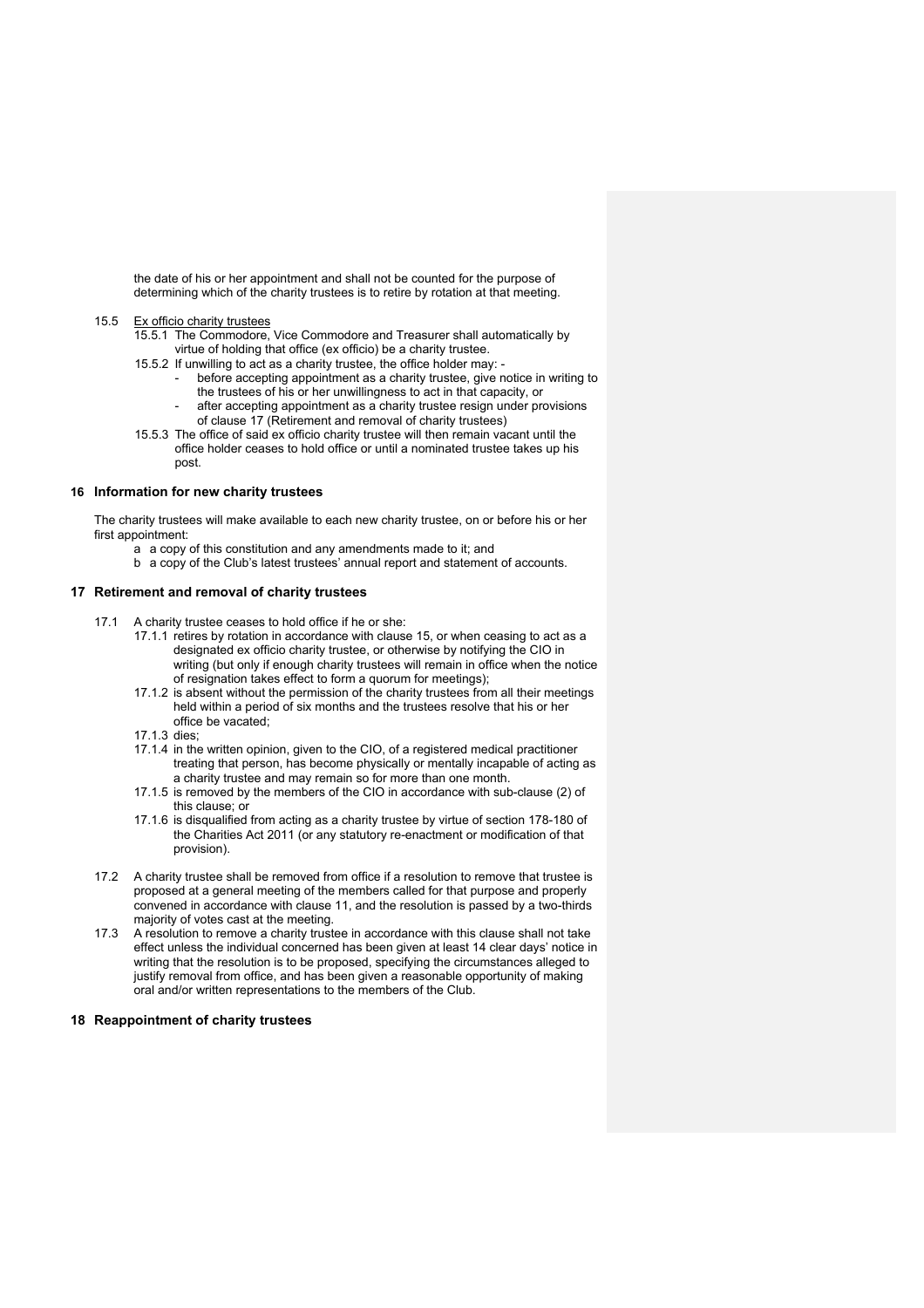Any person who retires as a charity trustee by rotation or by giving notice to the CIO is eligible for reappointment. A charity trustee who has served for six consecutive terms may not be reappointed for a seventh consecutive term but may be reappointed after an interval of at least one year.

# **19 Taking of decisions by charity trustees**

Any decision may be taken either;

- 19.1 at a meeting of the charity trustees; or
- 19.2 by resolution in writing or electronic form agreed by all of the charity trustees, which may comprise either a single document or several documents containing the text of the resolution in like form to each of which one or more charity trustees has signified their agreement.

#### **20 Delegation by charity trustees**

- 20.1 The charity trustees may delegate any of their powers or functions to a committee or committees, and, if they do, they must determine the terms and conditions on which the delegation is made. The charity trustees may at any time alter those terms and conditions or revoke the delegation.
- 20.2 This power is in addition to the power of delegation in the General Regulations and any other power of delegation available to the charity trustees, but is subject to the following requirements –
	- a a committee may consist of two or more persons, but at least one member of each committee must be a charity trustee.
	- b the acts and proceedings of any committee must be brought to the attention of the charity trustees as a whole as soon as is reasonably practicable; and
	- c the charity trustees shall from time to time review the arrangements which they have made for the delegation of their powers.

# **21 Meetings and proceedings of charity trustees**

- 21.1 Calling meetings
	- 20.1.1 Any charity trustee may call a meeting of the charity trustees.
	- 20.1.2 Subject to that, the charity trustees shall decide how their meetings are to be called, and what notice is required.

#### 21.2 Chairing of meetings

The charity trustees may appoint one of their number to chair their meetings and may at any time revoke such appointment. If no-one has been so appointed, or if the person appointed is unwilling to preside or is not present within 10 minutes after the time of the meeting, the charity trustees present may appoint one of their number to chair that meeting.

# 21.3 Procedure at meetings

- 21.3.1 No decision shall be taken at a meeting unless a quorum is present at the time when the decision is taken. The quorum is two charity trustees, or the number nearest to one third of the total number of charity trustees, whichever is greater, or such larger number as the charity trustees may decide from time to time. A charity trustee shall not be counted in the quorum present when any decision is made about a matter upon which he or she is not entitled to vote.
- 21.3.2 Questions arising at a meeting shall be decided by a majority of those eligible to vote.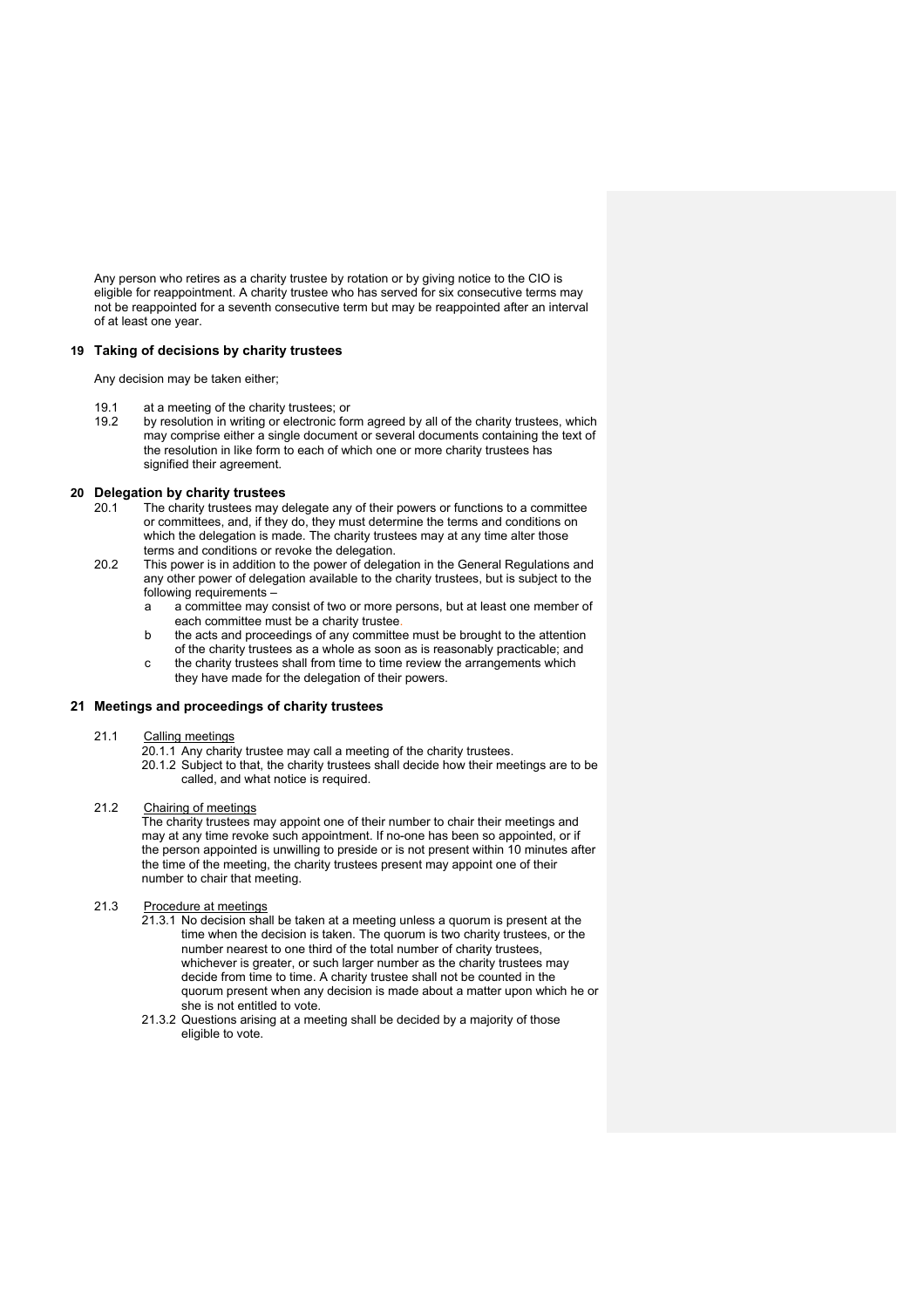21.3.3 In case of an equality of votes, the chair (an elected trustee) shall have a second or casting vote**.** 

#### 21.4 Participation in meetings by electronic means

- 21.4.1 A meeting may be held by suitable electronic means agreed by the charity trustees in which each participant may communicate with all the other participants.
- 21.4.2 Any charity trustee participating at a meeting by suitable electronic means agreed by the charity trustees in which a participant or participants may communicate with all the other participants shall qualify as being present at the meeting.
- 21.4.3 Meetings held by electronic means must comply with rules for meetings, including chairing and the taking of minutes

#### **22 Saving provisions**

- 22.1 Subject to sub-clause 22.2 of this clause, all decisions of the charity trustees, or of a committee of charity trustees, shall not withstanding the participation in any vote of a charity trustee:
	- who was disqualified from holding office;
	- who had previously retired or who had been obliged by the constitution to vacate office;
	- who was not entitled to vote on the matter, whether by reason of a conflict of interest or otherwise;

if, without the vote of that charity trustee and that charity trustee being counted in the quorum, the decision has been made by a majority of the charity trustees at a quorate meeting.

22.2 Sub-clause (1) of this clause does not permit a charity trustee to keep any benefit that may be conferred upon him or her by a resolution of the charity trustees or of a committee of charity trustees if, but for clause (1), the resolution would have been void, or if the charity trustee has not complied with clause 9 (Conflicts of interest).

#### **23 Execution of legal documents**

- 23.1 The CIO shall execute legal documents by signature.<br>23.2 A legal document is validly executed by signature if it
- A legal document is validly executed by signature if it is signed by at least two of the charity trustees.

#### **24 Use of electronic communications**

24.1 General: The CIO will comply with the requirements of the Communications Provisions in the General Regulations and in particular:

- 24.1.1 the requirement to provide within 21 days to any member on request a hard copy of any document or information sent to the member otherwise than in hard copy form;
- 24.1.2 any requirements to provide information to the Commission in a particular form or manner.
- 24.2. To the Club: Any member or charity trustee of the CIO may communicate electronically with the CIO to an address specified by the CIO for the purpose, so long as the communication is authenticated in a manner which is satisfactory to the Club.
- 24.3. By the Club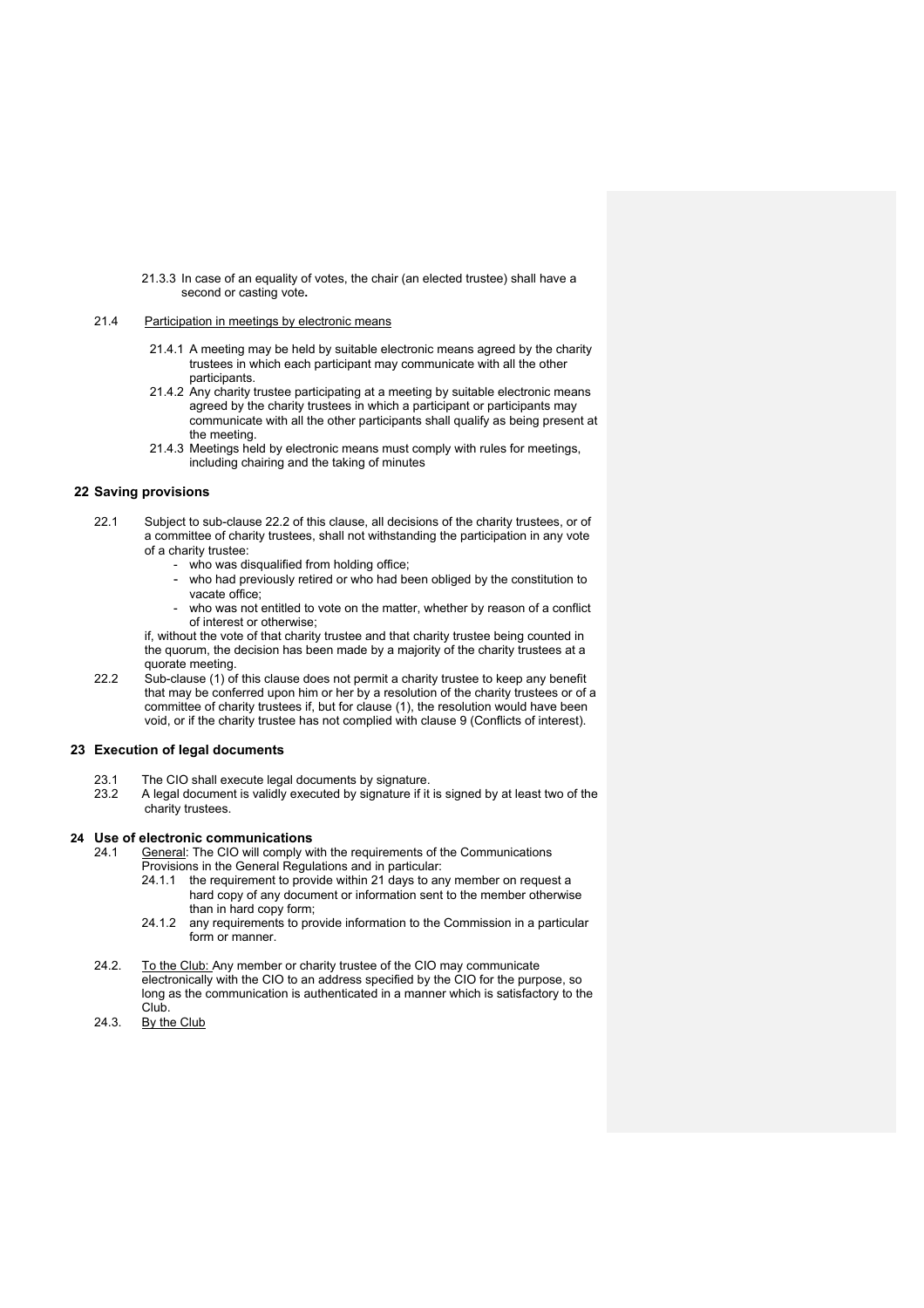- 24.3.1 Any member or charity trustee of the Club, by providing the CIO with his or her email address or similar, is taken to have agreed to receive communications from the CIO in electronic form at that address, unless the member has indicated to the CIO his or her unwillingness to receive such communications in that form.
- 24.3.2 The charity trustees may, subject to compliance with any legal requirements, by means of publication on its website –
	- provide the members with the notice referred to in clause 11(3) (Notice of general meetings);
	- ii give charity trustees notice of their meetings in accordance with clause 19(1) (Calling meetings); and
	- iii submit any proposal to the members or charity trustees for decision by written resolution in accordance with the Club's powers under clause 10 (Members' decisions), 10(3) (Decisions taken by resolution in writing).
- 24.3.3 The charity trustees must :
	- take reasonable steps to ensure that members and charity trustees are promptly notified of the publication of any such notice or proposal;
	- ii send any such notice or proposal in hard copy form to any member or charity trustee who has not consented to receive communications in electronic form.

# **25 Keeping of Registers**

The CIO must comply with its obligations under the General Regulations in relation to the keeping of, and provision of access to, registers of its members and charity trustees.

## **26 Minutes**

The charity trustees must keep minutes of all:<br>26.1 appointments of officers made by the

- appointments of officers made by the charity trustees;
- 26.2 proceedings at general meetings of the Club;
- 26.3 meetings of the charity trustees and committees of charity trustees including:
	- 26.3.1 the names of the trustees present at the meeting;
	- 26.3.2 the decisions made at the meetings; and
	- 26.3.3 where appropriate the reasons for the decisions;
	- 26.3.4 decisions made by the charity trustees otherwise than in meetings.

#### **27 Accounting records, accounts, annual reports and returns, register maintenance**

- 27.1 The charity trustees must comply with the requirements of the Charities Act 2011 with regard to the keeping of accounting records, to the preparation and scrutiny of statements of accounts, and to the preparation of annual reports and returns. The statements of accounts, reports and returns must be sent to the Charity Commission, regardless of the income of the Club, within 10 months of the financial year end.
- 27.2 The charity trustees must comply with their obligation to inform the Commission within 28 days of any change in the particulars of the CIO entered on the Central Register of Charities.

#### **28 Rules & Bylaws**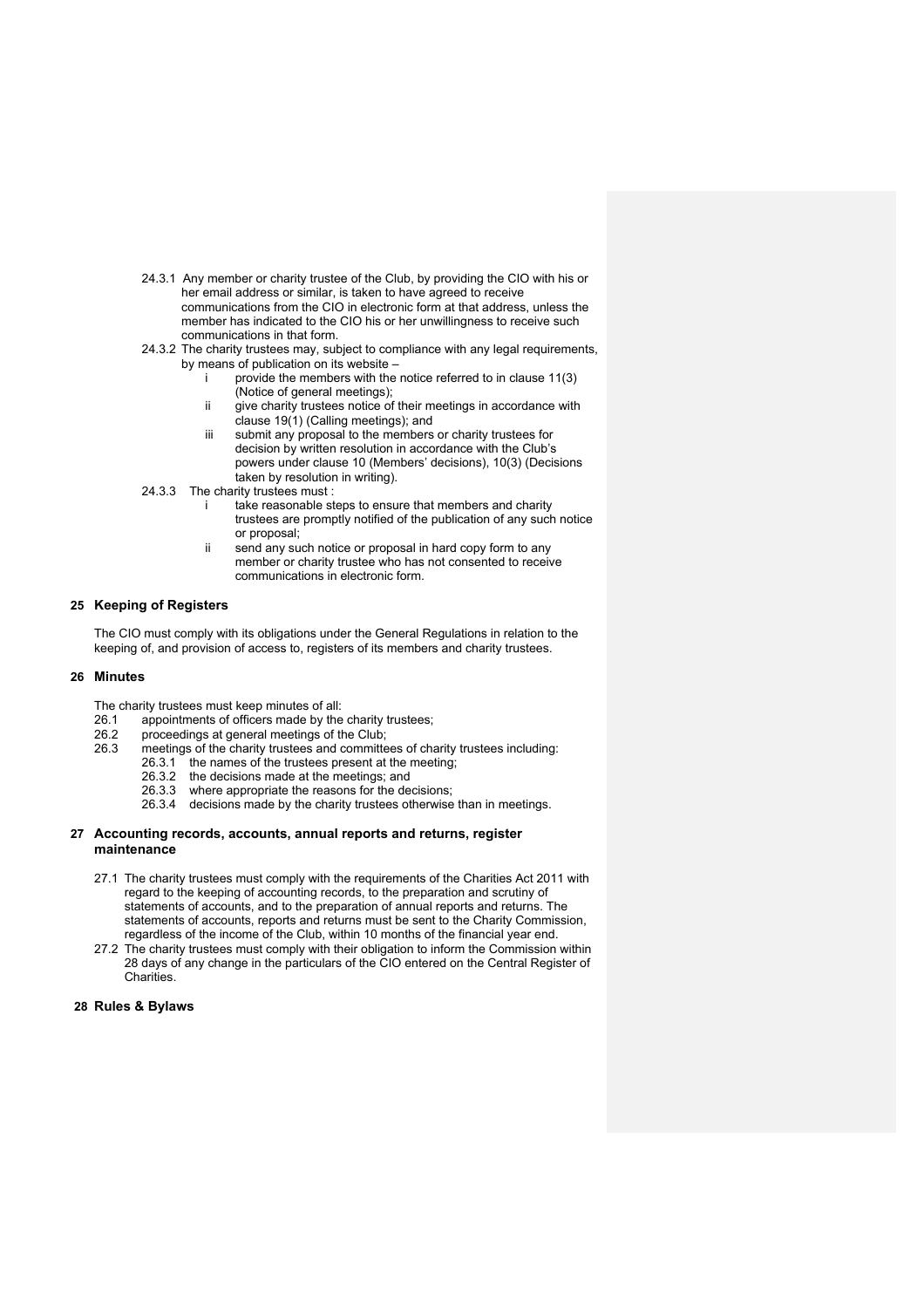- 28.1 The charity trustees may from time to time make such reasonable and proper rules or bylaws as they may deem necessary or expedient for the proper conduct and management of the Club, but such rules or bylaws must not be inconsistent with any provision of this constitution. Copies of any such rules or bylaws currently in force must be made available to any member of the CIO on request.
- 28.2 The Trustees or a simple majority of Members by way of a General Meeting may make such Bylaws and Regulations as they shall from time to time think fit and shall cause the same to be exhibited in the CIO premises for fourteen days before the date of implementation. These Bylaws and Regulations must be in accordance with the objects of the CIO and are hereby incorporated by reference (as amended from time to time) into this constitution.

## **29 Disputes**

If a dispute arises between members of the CIO about the validity or propriety of anything done by the members under this constitution, and the dispute cannot be resolved by agreement, the parties to the dispute must first try in good faith to settle the dispute by mediation before resorting to litigation.

# **30 Amendment of constitution**

As provided by clauses 224-227 of the Charities Act 2011:

- 30.1 This constitution can only be amended:
	- a by resolution agreed in writing by all members of the Club; or
	- b by a resolution passed by a 75% majority of votes cast at a general meeting of the members of the Club.
- 30.2 Any alteration of clause 3 (Objects), clause 28 (Voluntary winding up or dissolution), this clause, or of any provision where the alteration would provide authorisation for any benefit to be obtained by charity trustees or members of the CIO or persons connected with them, requires the prior written consent of the Charity Commission.
- 30.3 No amendment that is inconsistent with the provisions of the Charities Act 2011 or the General Regulations shall be valid.
- 30.4 A copy of any resolution altering the constitution, together with a copy of the Club's constitution as amended, must be sent to the Commission within 15 days from the date on which the resolution is passed. The amendment does not take effect until it has been recorded in the Register of Charities.

# **31 Voluntary winding up or dissolution**

- 31.1 As provided by the Dissolution Regulations, the CIO may be dissolved by resolution of its members. Any decision by the members to wind up or dissolve the CIO can only be
	- made:<br>31.1.1 at a general meeting of the members of the CIO called in accordance with clause 11(Meetings of Members), of which not less than 14 days' notice has been given to those eligible to attend and vote:
		- 31.1.1.1 by a resolution passed by a 75% majority of those voting, or
		- 31.1.1.2 by a resolution passed by decision taken without a vote and without any expression of dissent in response to the question put to the general meeting; or
		- 31.1.1.3 by a resolution agreed in writing by all members of the Club

| Deleted: e |  |
|------------|--|
| Deleted: e |  |
| Deleted: e |  |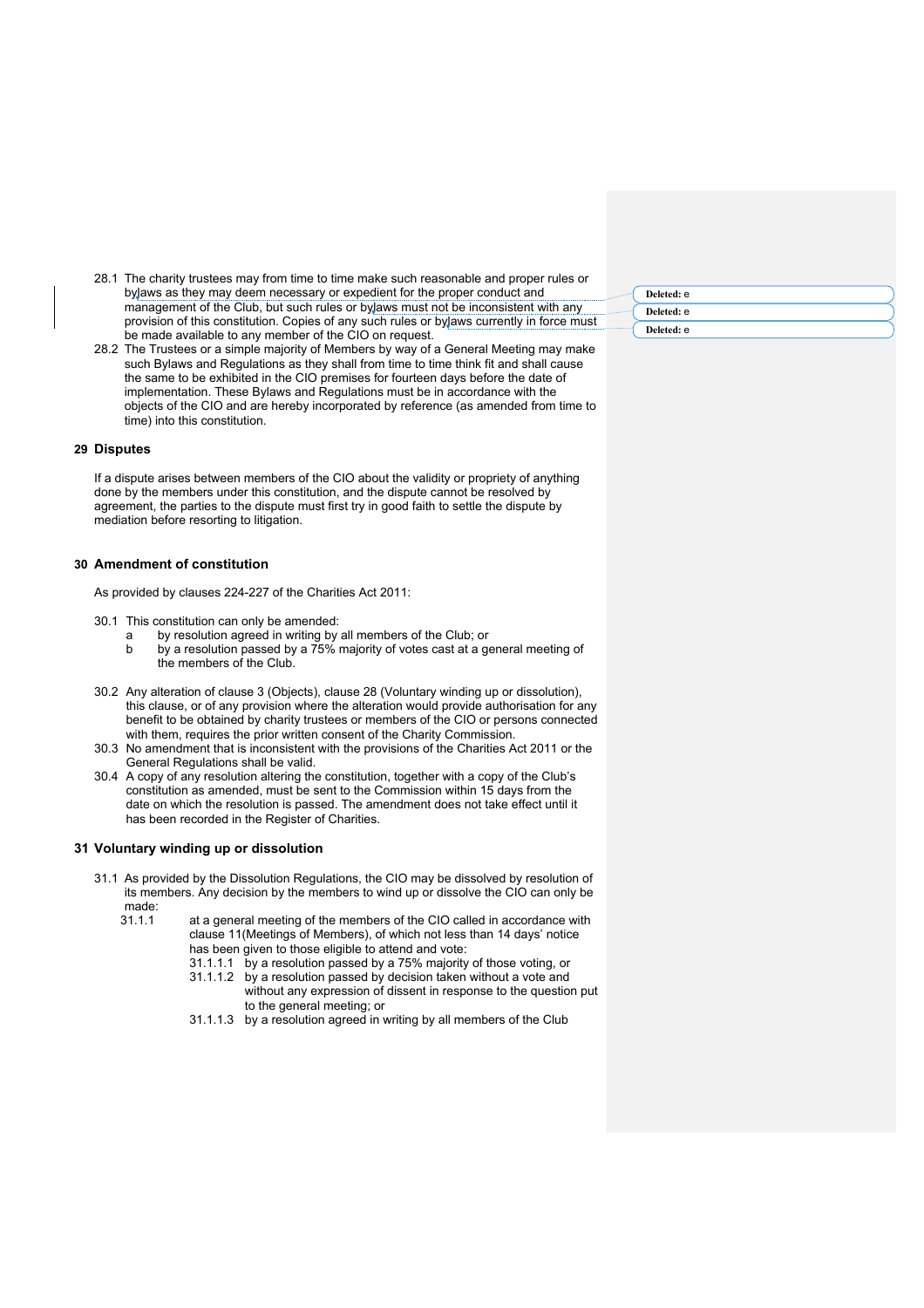31.2 Subject to the payment of all the Club's debts:<br> $31.2 \times 1$  Any resolution for the winding up

- Any resolution for the winding up of the Club, or for the dissolution of the CIO without winding up, may contain a provision directing how any remaining assets of the CIO shall be applied.
- 31.2.2 If the resolution does not contain such a provision, the charity trustees must decide how any remaining assets of the CIO shall be applied.
- 31.2.3 In either case the remaining assets must be applied for charitable purposes the same as or similar to those of the Club.
- 31.3 The CIO must observe the requirements of the Dissolution Regulations in applying to the Commission for the CIO to be removed from the Register of Charities, and in particular:<br>31.3.1
	- the charity trustees must send with their application to the Commission:
		- 31.3.1.1 a copy of the resolution passed by the members of the Club;
		- 31.3.1.2 a declaration by the charity trustees that any debts and other liabilities of the CIO have been settled or otherwise provided for in full; and
		- 31.3.1.3 a statement by the charity trustees setting out the way in which any property of the CIO has been or is to be applied prior to its dissolution in accordance with this constitution;
	- 31.3.2 the charity trustees must ensure that a copy of the application is sent within seven days to every member and employee of the Club, and to any charity trustee of the CIO who was not privy to the application.
- 31.4 If the CIO is to be wound up or dissolved in any other circumstances, the provisions of the Dissolution Regulations must be followed.

#### **32 Interpretation**

- 32.1 In this constitution:
- 32.2 "**connected person**" means:
	- 32.2.1 a child, parent, grandchild, grandparent, brother or sister of the charity trustee;
	- 32.2.2 the spouse or civil partner of the charity trustee or of any person falling within sub-clause (32.2.1) above;
	- 32.2.3 a person carrying on business in partnership with the charity trustee or with any person falling within sub-clause (32.2.1) or (32.2.2) above;
	- 32.2.4 an institution which is controlled
		- 32.2.4.1 by the charity trustee or any connected person falling within sub-clause (32.2.1), (32.2.2), or (32.2.3) above; or
		- 32.2.4.2 by two or more persons falling within sub-clause (32.2.4.1), when taken together
	- 32.2.5 a body corporate in which
		- a the charity trustee or any connected person falling within sub-clauses (32.2.1) to (32.2.3) has a substantial interest; or
		- b two or more persons falling within sub-clause (32.2.5 a) who, when taken together, have a substantial interest.
- 32.3 Section 118 of the Charities Act 2011 apply for the purposes of interpreting the terms used in this constitution.
	- 32.3.1. "**General Regulations**" means the Charitable Incorporated Organisations (General) Regulations 2012.
	- 32.3.2. "**Dissolution Regulations**" means the Charitable Incorporated Organisations (Insolvency and Dissolution) Regulations 2012.